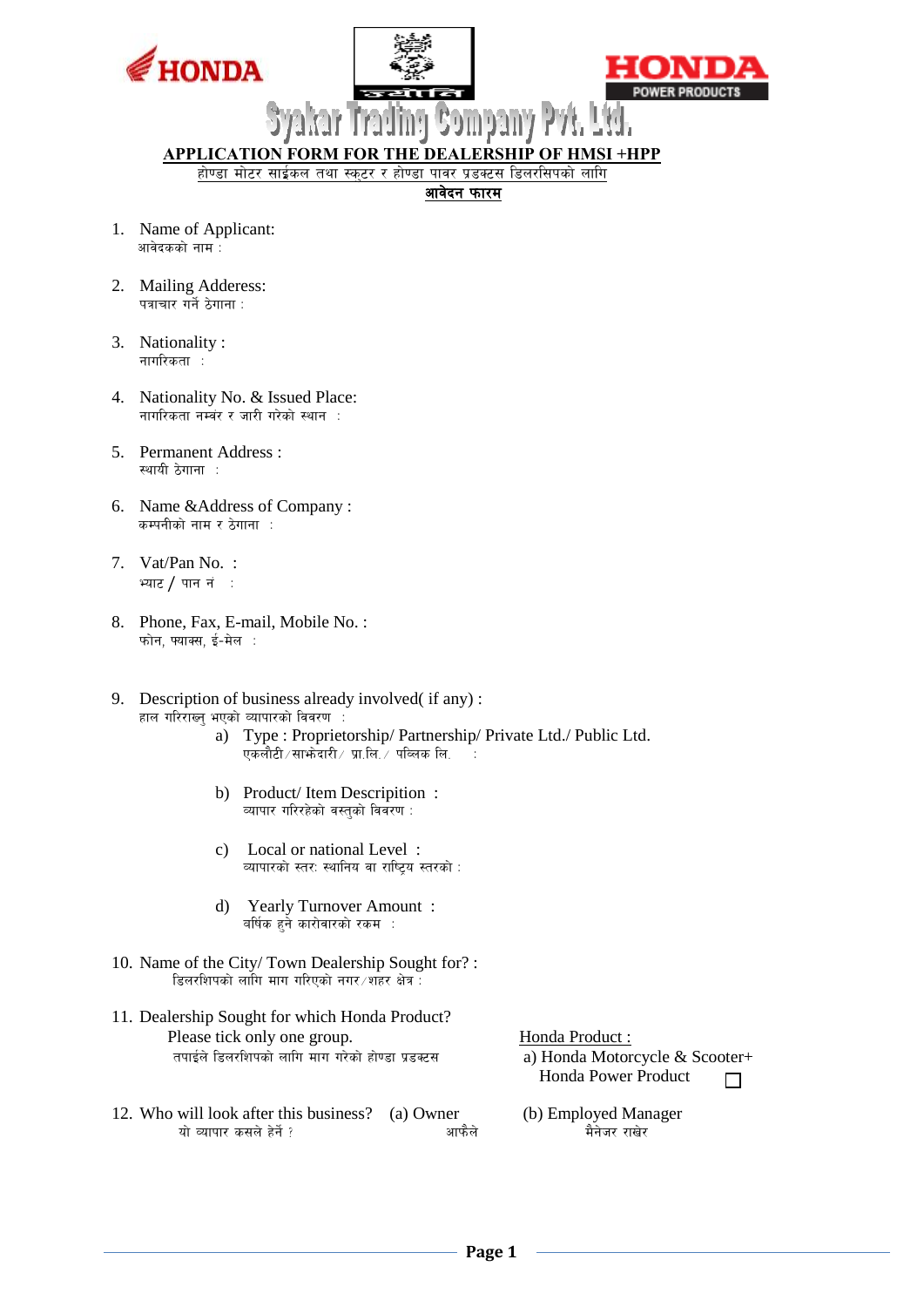# For Motorcycle

13. After having studied the market which class of Dealership do you feel is suitable for you? तपाईले आफनो वजारलाई अध्ययन गरि आफलाई तल उल्लेखित चार्ट अनुसार कन वर्गको डिलरमा उपयक्त ठान्न हुन्छ ?

| A1 Class    |                       | A Class     |                    | <b>B</b> Class |                   | C Class     |                  | <b>D</b> Class |                  |  |
|-------------|-----------------------|-------------|--------------------|----------------|-------------------|-------------|------------------|----------------|------------------|--|
| Sales/Month | 111<br>Above<br>units | Sales/Month | 86-110 units       | Sales/Month    | $61-85$ units     | Sales/Month | 36-60 units      | Sales/Month    | $10-35$ units    |  |
| Annual      | Above 1332<br>units   | Annual      | 1032-1320<br>units | Annual         | 732-1020<br>units | Annual      | 432-720<br>units | Annual         | 120-420<br>units |  |

### For Power Products

### 15. After having studied the market which class of Dealership do you feel is suitable for you? तपाईले आफनो वजारलाई अध्ययन गरि आफलाई तल उल्लेखित चार्ट अनुसार कुन वर्गको डिलरमा उपयुक्त ठान्न हुन्छ ?

|                                   | A1" Class           |             | 'A' Class         | 'B' Class   |                  |                 | د د<br>'C' Class |                 | 'D' Class |
|-----------------------------------|---------------------|-------------|-------------------|-------------|------------------|-----------------|------------------|-----------------|-----------|
| Sales/Month<br>More than 42 units |                     | Sales/Month | 31 to 41 Units    | Sales/Month | 16-30<br>units   | Sales/<br>Month | $11-15$ Units    | Sales/<br>Month | $5-10$    |
| Annual                            | More than 504 units | Annual      | $372 - 492$ Units | Annual      | 192-360<br>units | Annual          | $132 - 180$      | Annual          | 60-120    |

16. Are you be able to pay for items ordered by you? Yes.  $\Box$  No तपाईले अर्डर गरे वमोजिमको सामानको भुक्तानि दिन सक्षम हुनु हुन्छ ?

17. Do you have the following facility for this business. Yes  $\nabla$ No के तपाई सगं आफ्नो व्यवसायको लागि तल उल्लेखित सुविधा छ।

# For Motorcycle

 $\Box$ 

 $\Box$ 

| A1         | A                                                              |               |                                                          |            |                                                            |            |                                                           |            |                                                          |  |
|------------|----------------------------------------------------------------|---------------|----------------------------------------------------------|------------|------------------------------------------------------------|------------|-----------------------------------------------------------|------------|----------------------------------------------------------|--|
| Class      |                                                                | Class         |                                                          | Class      |                                                            | Class      |                                                           | Class      |                                                          |  |
| Showroom   | 1200/1400 sq.ft                                                | Showroo<br>m  | 1000/1200s.f                                             | Showroom   | 800/1000sq.f                                               | Showroom   | $600/800$ sq.ft                                           | Showroom   | $400/600$ sq.ft                                          |  |
| Workshop   | $1000$ sq.ft.<br>With 6 Ramps<br>Kota stone<br>and<br>Flooring | Workshop      | 900 sq.ft.<br>With 4 Ramps<br>and Kota stone<br>Flooring | Workshop   | $800$ sq.ft<br>With4 Ramps<br>Kota<br>and<br>stoneFlooring | Workshop   | 700 sq.ft.<br>With2 Ramps<br>Kota<br>and<br>stoneFlooring | Workshop   | $600$ sq.ft<br>With2Ramps<br>Kota<br>and<br>stoneFloorin |  |
| Parts Shop | $600$ sq, ft.                                                  | Parts<br>Shop | $500$ sq.ft.                                             | Parts Shop | $400$ sq.ft.                                               | Parts Shop | $300$ sq.ft.                                              | Parts Shop | $200$ sq.ft.                                             |  |
| Parking    | 1100/1300 sq.ft                                                | Parking       | 900/1100sq.f                                             | Parking    | 700/900sq.ft.                                              | Parking    | 500/700sq.ft.                                             | Parking    | 300/500sq.ft.                                            |  |

## For Power Products

|                         |                                  |            | 'A' Class                          |            | 'B' Class                                |            | 'C' Class                            | D Class    |                               |  |
|-------------------------|----------------------------------|------------|------------------------------------|------------|------------------------------------------|------------|--------------------------------------|------------|-------------------------------|--|
|                         | A1' Class                        |            |                                    |            |                                          |            |                                      |            |                               |  |
| Showroom                | 600-700 sq.Ft                    | Showroom   | $500-600$ sq. ft.                  | Showroom   | $400/600$ sq.ft                          | Showroom   | 300-400 sq. ft.                      | Showroom   | 200/300 sqft.                 |  |
| Workshop                | 200 sq.Ft kota<br>stone flooring | Workshop   | 200 sq. ft. kota<br>stone flooring | Workshop   | $150$ sq.ft<br>Kota<br>stone<br>flooring | Workshop   | $150$ sq. ft kota<br>stone flooring. | Workshop   | $150$ sq. ft.<br>PCC flooring |  |
| Parts Shop              | 300 sq.Ft                        | Parts Shop | $250$ sq. ft.                      | Parts Shop | $200$ sq.ft.                             | Parts Shop | $150$ sq. ft.                        | Parts Shop | $100$ sq. ft.                 |  |
| Parking<br>550/650sq.Ft |                                  | Parking    | $450/550$ sq.ft.                   | Parking    | 350/450sq.ft.                            | Parking    |                                      | Parking    | - 1                           |  |

 If not how long will you take to have one यदि छैन भने सोको व्यवस्था गर्न कति समय लाग्न सक्छ ?

Note:

- नेाट $:$
- a) The above( No. 13) are basic requirements which do not includes such requirement as office, parking space warehouse etc. which will have to be arranged by the dealer himself.

माथि उल्लेखित ( न. १३ ) सबै आधारभुत आवश्यकताका बुदाहरु हुन । यसमा कार्यालय, गोदाम आदिको बारेमा उल्लेख गरिएको छैन। यिनिहरु डिलर स्वयंमले छुटै व्यवस्था गर्नु पर्दछ ।

b) The above premises will be your own or rental. Mention: Own  $\Box$  Will berented.  $\Box$ उपरोक्त अनुसारको घरजग्गा आफनै वा भाडामा लिनुपर्ने, सो उल्लेख गर्नु होला। आफनै द्यानिमा लिने

|                |                |                | c) How long will you take to be ready to do business or are you already prepared? |  |
|----------------|----------------|----------------|-----------------------------------------------------------------------------------|--|
| 1 Month $\Box$ | 2 Month $\Box$ | 3 Month $\Box$ | Already prepared                                                                  |  |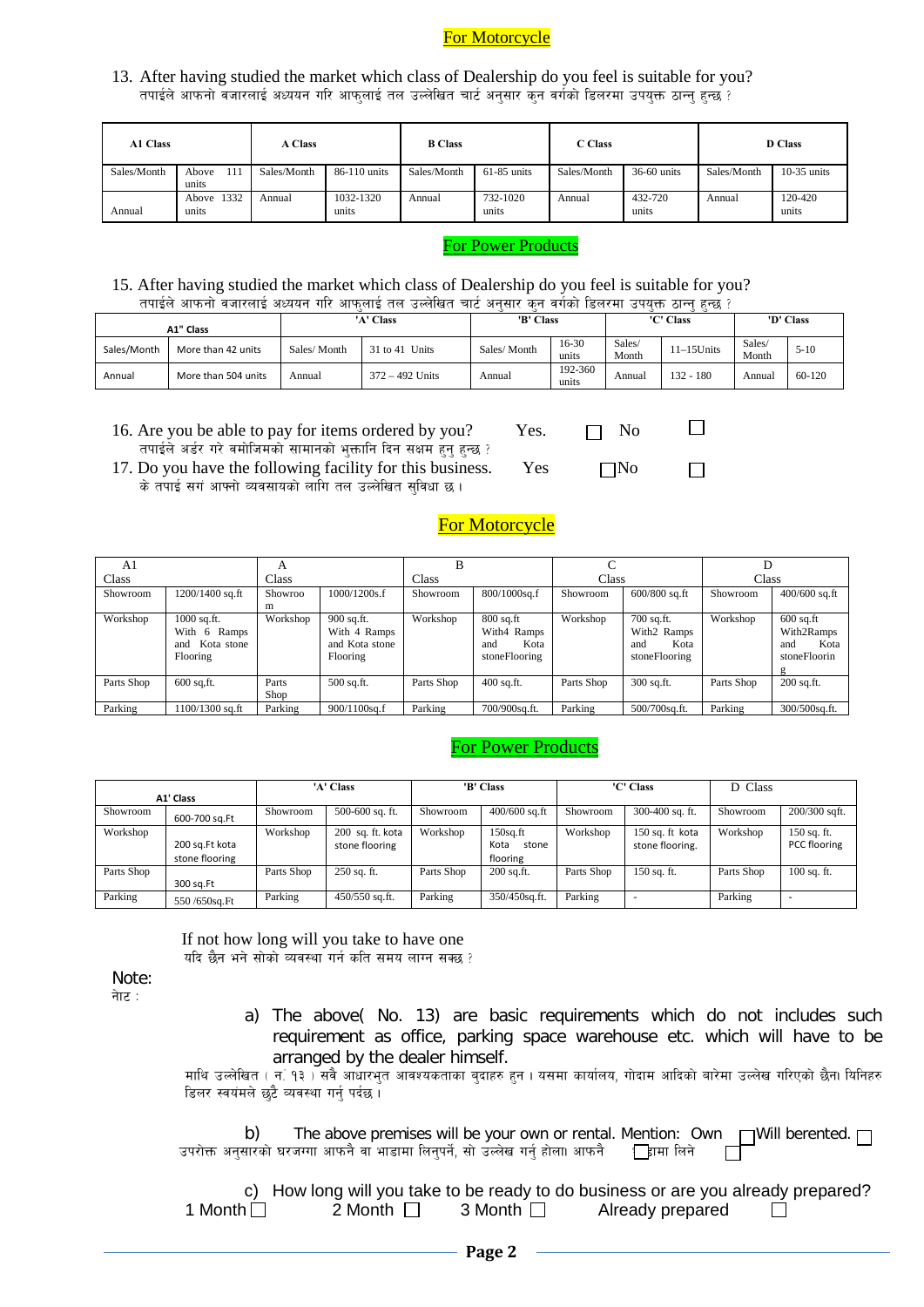|         |         | उपरोक्त वमोजिमको व्यवस्था मिलाउन तपाईलाई कति समय लाग्छ अथवा तपाई पहिले नै तयार हुनुहुन्छ । |              |  |  |
|---------|---------|--------------------------------------------------------------------------------------------|--------------|--|--|
| १ महिना | २ महिना | ा ३ महिना                                                                                  | ा पूर्व तयार |  |  |

## (For Motorcycle)

18.We will expect purchase of following amounts of spare parts and Accessories for each class of Dealer. lडलरको वर्ग अनुसार तल उल्लेख भए वमोजिमको पार्टपर्जाहरु र एसोसोरिज डिलरले खरिद गरि स्टकमा राखन पर्दछ भनि हामी चाहान्छौ । के यस प्रति तपाईको मन्जरी छ।

| <b>Spare Parts</b>   | Class A1   | Class A    | Class B    | Class C   | Class D   |
|----------------------|------------|------------|------------|-----------|-----------|
| <b>Initial Stock</b> | Rs.2000000 | Rs.1500000 | Rs.1000000 | Rs.700000 | Rs.500000 |
| <b>Monthly Stock</b> | Rs.1000000 | Rs.800000  | Rs.600000  | Rs.400000 | Rs.200000 |
| Accessories/Helmet   | Class A1   | Class A    | Class B    | Class C   | Class D   |
| <b>Initial Stock</b> | Rs.200000  | Rs.150000  | Rs.100000  | Rs.75000  | Rs.50000  |
| <b>Monthly Stock</b> | Rs200000   | Rs.150000  | Rs.100000  | Rs.75000  | Rs.50000  |

### For Power Product

19. We will expect purchase of following amounts of spare parts and Accessories for each class of Dealer. ि हिलरको वर्ग अनुसार तल उल्लेख भए वमोजिमको पार्टपर्जाहरु र एसोसोरिज<sup>ं</sup> डिलरले खरिद गरि स्टकमा राखन् पर्दछ भनि हामी चाहान्छौ । के यस प्रति तपाईको मन्जरी छ।

| Spare parts          | <b>A1" Class</b> | <b>Class 'A'</b> | Class 'B'   | <b>Class 'C'</b> | Class 'D' |
|----------------------|------------------|------------------|-------------|------------------|-----------|
| <b>Intial Stock</b>  | Rs.200,000.00    | Rs.1,50,000      | Rs.1,00,000 | Rs.50,000        | Rs.25,000 |
| <b>Monthly stock</b> | Rs. 100,000.00   | Rs.75,000        | Rs.50,000   | Rs.25,000        | Rs.12.500 |

## For Motorcycle & Power Product.

20. Are you aware of competitors sales figures in your area and do you have a confident plan to challenge them ?

के तपाईलाई आफनो क्षेत्रमा रहेको यस व्यवसायका प्रतिस्पर्धिहरुको विकी संख्या वारे थाहा छ ? यदि थाहा छ भने प्रतिस्पर्धिलाई सामना गर्ने कनै प्रभावकारी योजना छ*?* 

21. Do you have Computer and e-mail facility? Yes.  $\Box$  No.  $\Box$ के तपाई संग कम्प्युटर तथा इमेल सुविधा उपलब्ध छ ?

| 22. Do you fully/Partially own a Finance/Cooperative Company. Yes. $\Box$ No. |  | $\overline{\phantom{a}}$ |
|-------------------------------------------------------------------------------|--|--------------------------|
| के तपाई संग कुनै वित्त कम्पनी वा सहकारी संस्थाको पुर्ण⁄ आंशिक स्वामित्व छ ?   |  |                          |

|                          |  | 23. Do you have any association with a Finance/Cooperative Company which could help you in your sales |  |  |
|--------------------------|--|-------------------------------------------------------------------------------------------------------|--|--|
| efforts. Yes. $\Box$ No. |  |                                                                                                       |  |  |

के तपाईको कनै वित्त कम्पनी वा सहकारी संस्था संग सम्बन्ध छ जस्ले तपाईको विक्रीमा मद्भत पऱ्याउन सक्दछ ?

24. Can you manage exchange sales system too? Yes.  $\Box$  No.  $\Box$ के तपाई सट्टापट्टा विकी कार्यको पनि व्यवस्था मिलाउन सक्त हुन्छ ?

25**.** Can you place order and make payments to Syakar Trading Company daily based on your sales ? Yes. No.  $\Box$  $\Box$ 

के तपाईको दैनिक विक्रीको आधारमा स्याकार कंम्पनिलाई दैनिक रुपमा रकम भक्तानी गरि सामान अर्डर गर्न सक्न हन्छ ?

|             |            |  |  |  |  | 26. Have you taken any loan from any Bank for your previous any business? |
|-------------|------------|--|--|--|--|---------------------------------------------------------------------------|
| Yes. $\Box$ | No. $\Box$ |  |  |  |  |                                                                           |

तपाईले आफनो कनै व्यवसाय संचालनको लागि यस भन्दा अगाडी कनै वित्तिय कम्पनी/बैड्न संग कर्जा लिन भएको छ ?

|                       |  |  |  | 27. Have you any experience in dealing with motorcycle consumer or are you new in this field. |  |  |  |  |
|-----------------------|--|--|--|-----------------------------------------------------------------------------------------------|--|--|--|--|
| New $\Box$ Old $\Box$ |  |  |  |                                                                                               |  |  |  |  |

मोटरसाईकल उपभोक्ताहरु संग कारोवार गर्ने वारेमा तपाई संग कनै अनुभव छ? वा यस क्षेत्रमा तपाई नौलो हुनुहुन्छ ?

 $\Box$ 28. a) Can you put up collateral in any form in case that in needed. Yes  $\Box$  No ana vara the refluit is the state of the state in the state what is the set  $\frac{2}{3}$  is analyzing state in the set  $\frac{2}{3}$